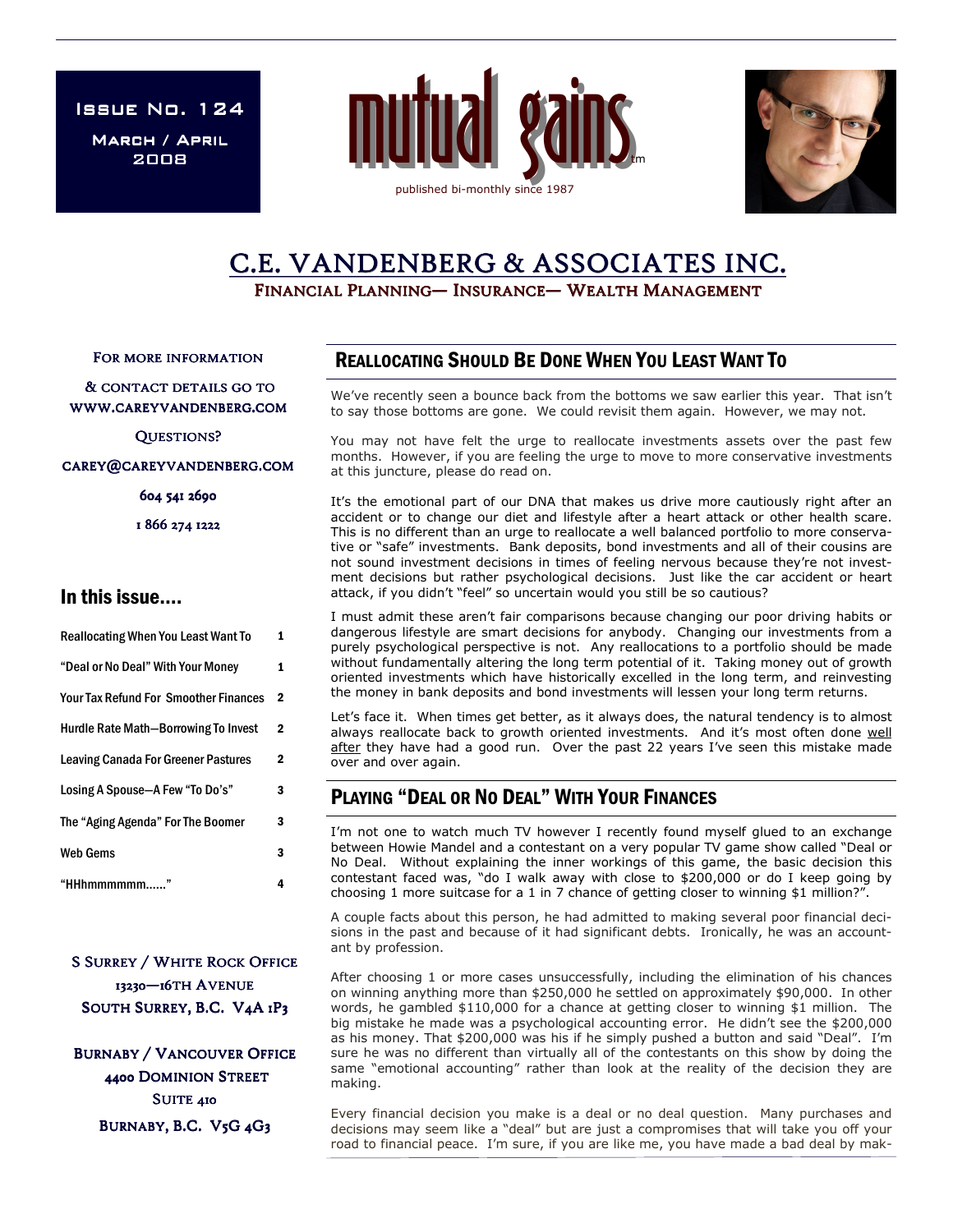#### Deal or No Deal (continued)

ing an emotional accounting decision over your own financial security. The nice thing about life is that we don't only have one chance. If we make a "bad deal" we're not stuck with it forever. Changing your own financial life has a lot to do with changing a propensity to make "bad deals". It will take some work, but you can eventually get out of it. So next time you are making a financial decision, no matter how small, ask yourself, is it a "deal" or "no deal".

#### USE YOUR TAX REFUND TO MAKE YOUR DAY TO DAY FINANCIAL LIFE SING

Did you get or are you getting a tax refund? Here is a suggestion to improve your cash flow, but first a comment on tax refunds.

Generally, getting a tax refund, is not necessarily a good thing. Some people actually have their employer take extra tax off so they get a tax refund. The argument is that it's a forced savings plan. Getting a tax refund simply says that the government has had that money, YOUR MONEY, in their hands when it should have been in yours. That said, here is my suggestion.

I am an advocate of having and using a "Deferred Expenses Account" for expenses that come up annually (life, car and home insurance, property taxes, vacations etc) or every few or several years (saving for your next car instead of leasing or borrowing, new furniture, future home expenses like a new roof, hot water tank, furnace etc.) It is always something I recommend when preparing a Financial Planning Recommendations summary for new clients. The DEA is a high interest savings account where you contribute monthly and from it pay all your annual and non-regularly scheduled expenses . You calculate when and how much these "deferred expenses" will be and break it down into monthly bite sized pieces. Let's face it. We all have to pay those expenses when they come up. If you don't have a "deferred expenses account" how are those annual and large, one time money outlays going to come from? Many people either face a tough several months trying to pay for it or just end up borrowing the money. But if you will be forced to pay for it at that time why not be proactive and work it into your cash flow today?

That is where the tax refund comes in. I strongly recommend you use your tax refund to start your own "Deferred Expenses Account". But you must not stop there. It is imperative you set up a monthly deposit into your DEA at the same time so when expenses come up you will enjoy a liberating feeling of being able to pay for that Mexico family vacation or new Mazda in cash.

If you want to set up a DEA for you or your family, send an email to cheryl@careyvandenberg.com and we'll have one set one up for you. Not sure if this makes sense in your situation, particularly if you have mortgage, credit card debt or other obligations that seem more pressing? Feel free to call or email me directly (604 541 2690 or carey@careyvandenberg.com)

#### HURDLE RATES DETERMINE VIABILITY OF BORROWING TO INVEST

Using borrowed money to invest, "Leveraging", can be a profitable financial strategy to implement if done prudently. However, to determine it's viability some calculations must be done. These calculations will determine your "hurdle rate". This is the minimum acceptable rate of return you need to get on your investment on a long term basis. If your actual return exceeds the minimum, then leveraging makes sense. If it doesn't clear the hurdle rate then the buck stops there.

Starting the hurdle rate calculation begins with 1) your tax bracket and 2) your expected loan costs. Because interest costs for investment purposes are tax deductible, the higher your income and thus your tax rate, the better off you are. Higher tax rate means more money back in taxes. The stated interest costs on the loan can and will fluctuate. Factoring in a higher number than you expect to pay to day should be used to leave room for increased borrowing costs.

Example: If you are earning \$80,000 your marginal tax rate is 36.5%. Assuming 6.5% annual borrowing costs (4.65% is achievable at today's rates) you subtract 36.5% from that interest rate. That is your net cost of borrowing which, in this example, is 4.13%. This is your hurdle rate. In other words, if your investment earns over 4.13% on a long term basis, you are making money on the banks money.

Note: Borrowing or "Leveraging" for investment purposes has its risks. These are outlined in the PIP Leverage Disclosure.

## LEAVING CANADA—MAKE SURE YOU CUT VIRTUALLY ALL YOUR TIES

Whether for retirement or just to live for a while outside of Canada for a job opportunity, if you want to leave Canada and not be subjected to Canadian tax rates on your income, you need to make sure you are making a clean break.

Everybody must live somewhere, or in other words, you have to be a resident of a country, some country. You can't simply jump on a boat or travel around the world by foot and train and not have a residential home for tax purposes. All countries rely on their citizens to provide tax revenue to build and maintain the infrastructure required to sustain the country.

If the Canada Revenue Agency (CRA) is to deem you a non-resident of Canada you must accomplish 2 things. First is to become a resident of another country. Again, you have to live somewhere. If you don't satisfy this requirement everything else you do will be absolutely useless. The other thing is to satisfy enough conditions to convince CRA that you no longer have residential ties to Canada.

The CRA uses the NR73 form (Determination of Residency Status—Leaving Canada) to determine your residency status. Some of the factors they consider are:

Will you keep a Canadian driver's licence?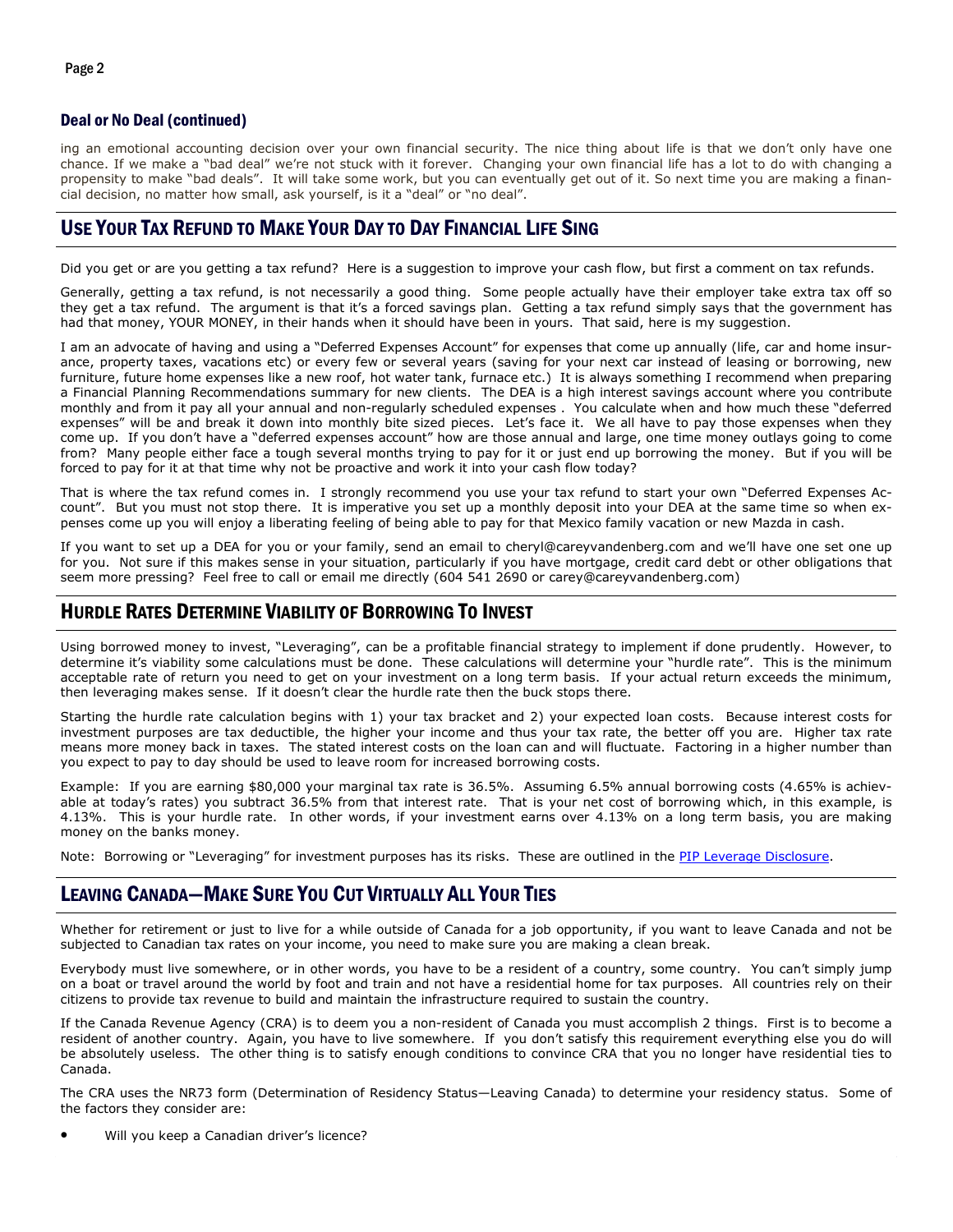- How often will you return to Canada to visit?
- Will you keep Canadian bank accounts, credit cards or investments?
- Will you stay eligible for medical coverage in Canada after you leave?
- Will you still be a member of any Canadian organization (social, professional, religious, union)?
- Do you still have a cottage or other recreational property in Canada?
- Will you keep a car in Canada or any other personal items?

You aren't required to submit this form but it will ease your mind as CRA will give you an "opinion" on your residency status. Not all conditions have to be met. Having a Canadian drivers licence and a small bank balance isn't probably going to keep considered a Canadian resident. However, if you also kept a car in Canada and came to visit occasionally you could be jeopardizing your non-Canadian residency status and thus your tax position.

## LOSING A SPOUSE - A FEW "TO DO'S"

A few things to make sure you do if you have recently lost a spouse:

- Apply for the CPP death benefit and any CPP survivor benefits that you may be entitled to. You can call 1 800 277 9914 to get an application or go to www.servicecanada.gc.ca
- If your home is mortgage free and in joint names you need to apply to the province for a new land title certificate.
- Cancel your spouse's social insurance number after getting the clearance certificate upon settling the estate. This will ensure no one else can assume the identity of your spouse.

## THE "AGING AGENDA" FOR THE BOOMER

If you have parents who are into their retirement years, here are some facts you should know:

- Adult children are legally responsible for supporting their parents in the event the parents are unable to.
- We assume that if something happens to someone, a spouse or child automatically has the right to manage the affairs. Not so. In fact, in some jurisdictions, the spouse is the one person who cannot sell or mortgage the marital home. The signatures of both spouses are required.
- An adult child who has Power Of Attorney over their parent's affairs and adds themselves as joint owner of their parents property or direct themselves as direct beneficiaries of their parent's assets are generally conflicts of interest and could expose them to litigation.
- If you as an adult child is in a high tax bracket and has no mortgage on your principal residence having your parent(s) leave you an inheritance by way of a Testamentary Trust could be you're the way to go. It could save your several thousand dollars in tax over your life time.
- Trying to avoid probate costs by changing aging parent's assets into joint ownership with you or naming specific beneficiaries on particular assets could prove to divide the estate up inequitably amongst the beneficiaries, creating turmoil for all.

#### WEB GEMS

RADIO STATIONS - Do you love 70's music like I do? Maybe you're more into 30's, 40's, 50's, 60's, 80's or 90's tunes? There are 411 stations that are considered "Oldies" on www.live365.com. Do you want to sing Christmas songs all year? No? Maybe Jazz or Country is more your thing. There are thousands of stations spanning 260 genres and broadcasting in 150 nations. Enjoy some nostalgia or stimulating talk while you work at your desk or surf the web.

HOME FOR SALE- Have you ever driven by a house for sale and wonder about it's details. Things like how much the owner is asking, what size is the lot or just want to see some pictures of the inside? You will be able to find it on www.mls.com. Or maybe you just want to view randomly what is for sale in your area. This is a great site but I do have a caveat. Homes are emotional. A random walk down internet Main Street can trigger you to make a purchase you had no premeditated notion of entering into.

HOME EXCHANGES-I've talked about the idea of home exchanging before and www.homeexchange.com is the best site on the net for this purpose. Home exchanging is a great way to experience the places and people of the world that you wouldn't normally go to. Because you live in someone's house you get an authentic feel of the area. All it costs you is a bit of time emailing potential home exchange partners and the cost of a plane ticket. Worried about your house? The people you are exchanging with are exactly in the same position.